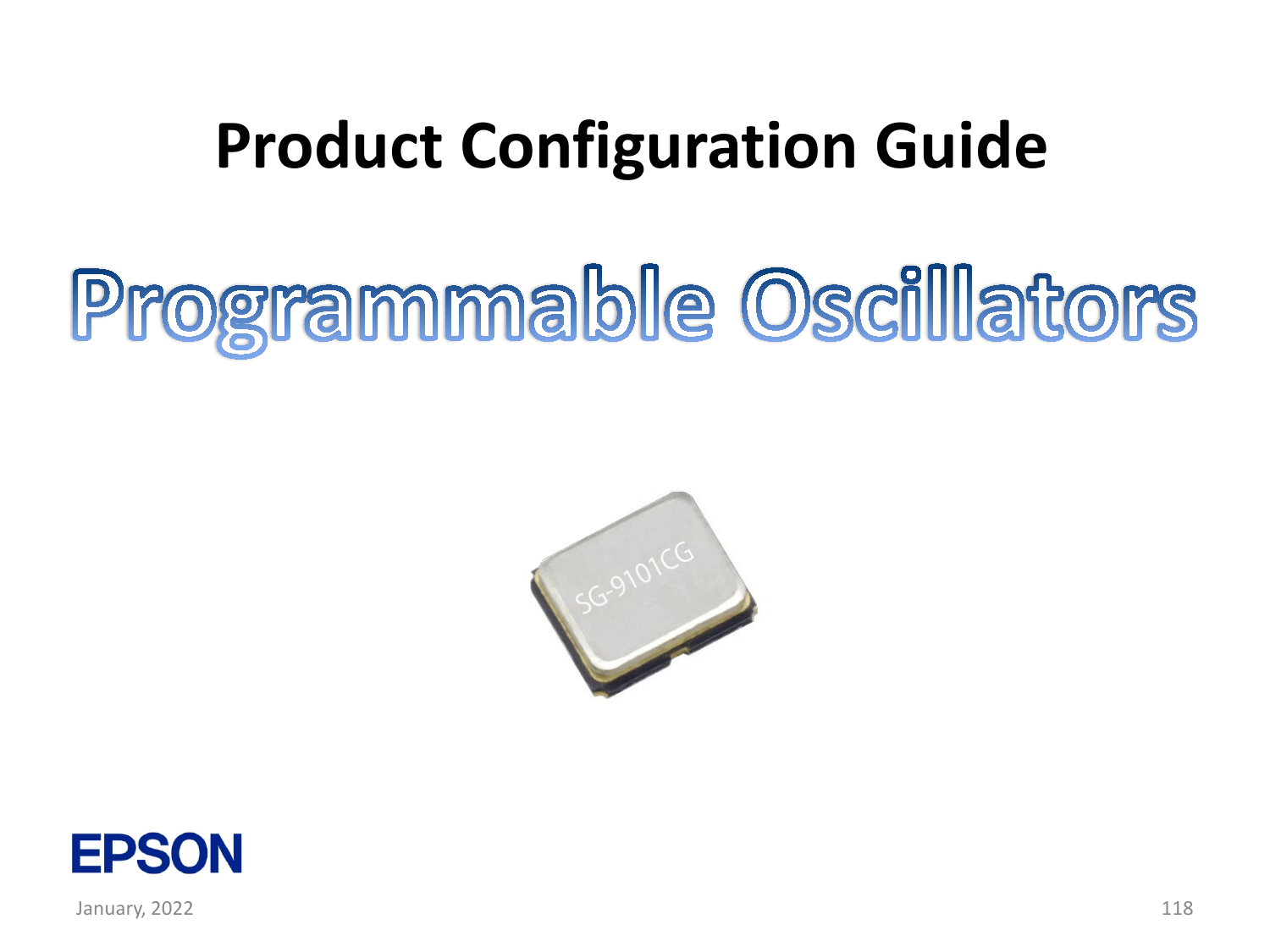

#### **Crystal Oscillator (SPXO) – Programmable**



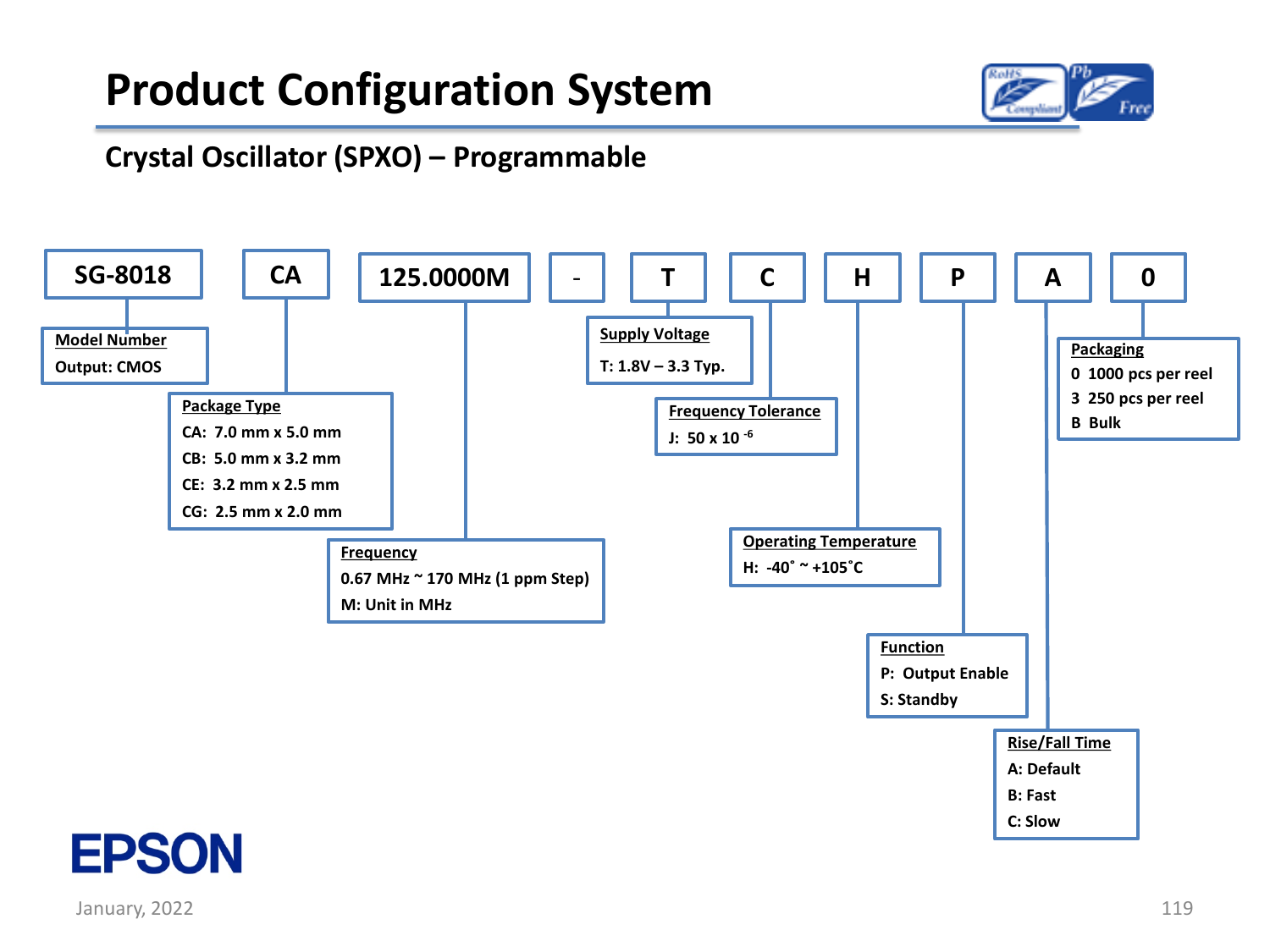

**Crystal Oscillator (SPXO) – Programmable, High Performance**

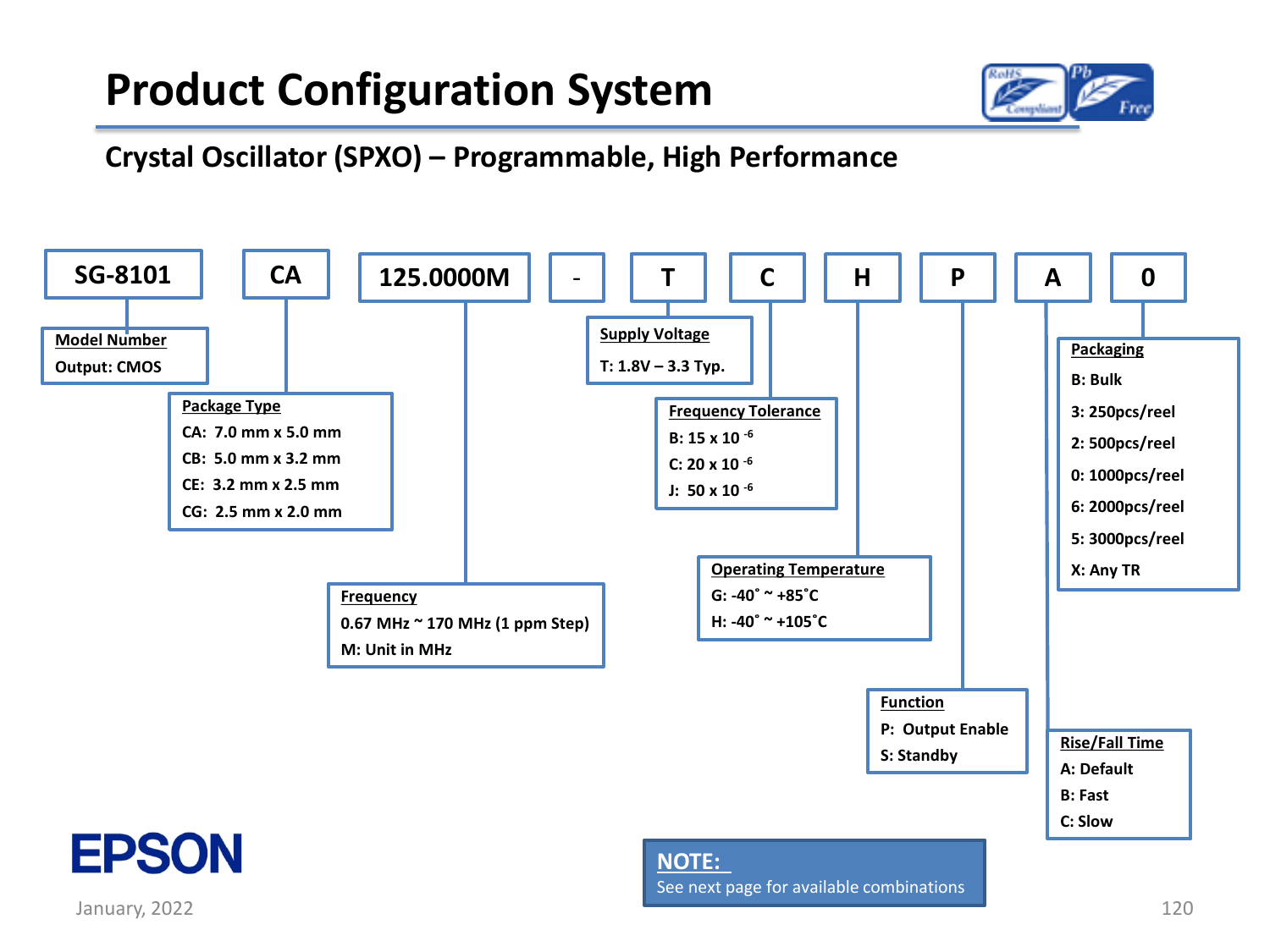

#### **Crystal Oscillator (SPXO) – Programmable, High Performance**

#### **SG-8101 Available Combinations**

| Available combination |                                      | $CA: 7.0$ mm $x 5.0$ mm |    | $CB: 5.0$ mm $\times$ 3.2 mm |  | $CE: 3.2$ mm $\times 2.5$ mm |  | $CG: 2.5$ mm $\times$ 2.0 mm |                                                                                                                                                                                                                                                                                               |  |  |    |  |
|-----------------------|--------------------------------------|-------------------------|----|------------------------------|--|------------------------------|--|------------------------------|-----------------------------------------------------------------------------------------------------------------------------------------------------------------------------------------------------------------------------------------------------------------------------------------------|--|--|----|--|
| Frequency tolerance   |                                      | B:                      | C. |                              |  | C:                           |  |                              | 15 x 10 <sup>-6</sup>   20 x 10 <sup>-6</sup>   50 x 10 <sup>-6</sup>   15 x 10 <sup>-6</sup>   20 x 10 <sup>-6</sup>   50 x 10 <sup>-6</sup>   15 x 10 <sup>-6</sup>   20 x 10 <sup>-6</sup>   50 x 10 <sup>-6</sup>   15 x 10 <sup>-6</sup>   20 x 10 <sup>-6</sup>   50 x 10 <sup>-6</sup> |  |  | C. |  |
| Operating             | G: -40 °C ~ +85 °C                   |                         |    |                              |  |                              |  |                              |                                                                                                                                                                                                                                                                                               |  |  |    |  |
|                       | temperature $H: -40 °C \sim +105 °C$ |                         |    |                              |  |                              |  |                              |                                                                                                                                                                                                                                                                                               |  |  |    |  |

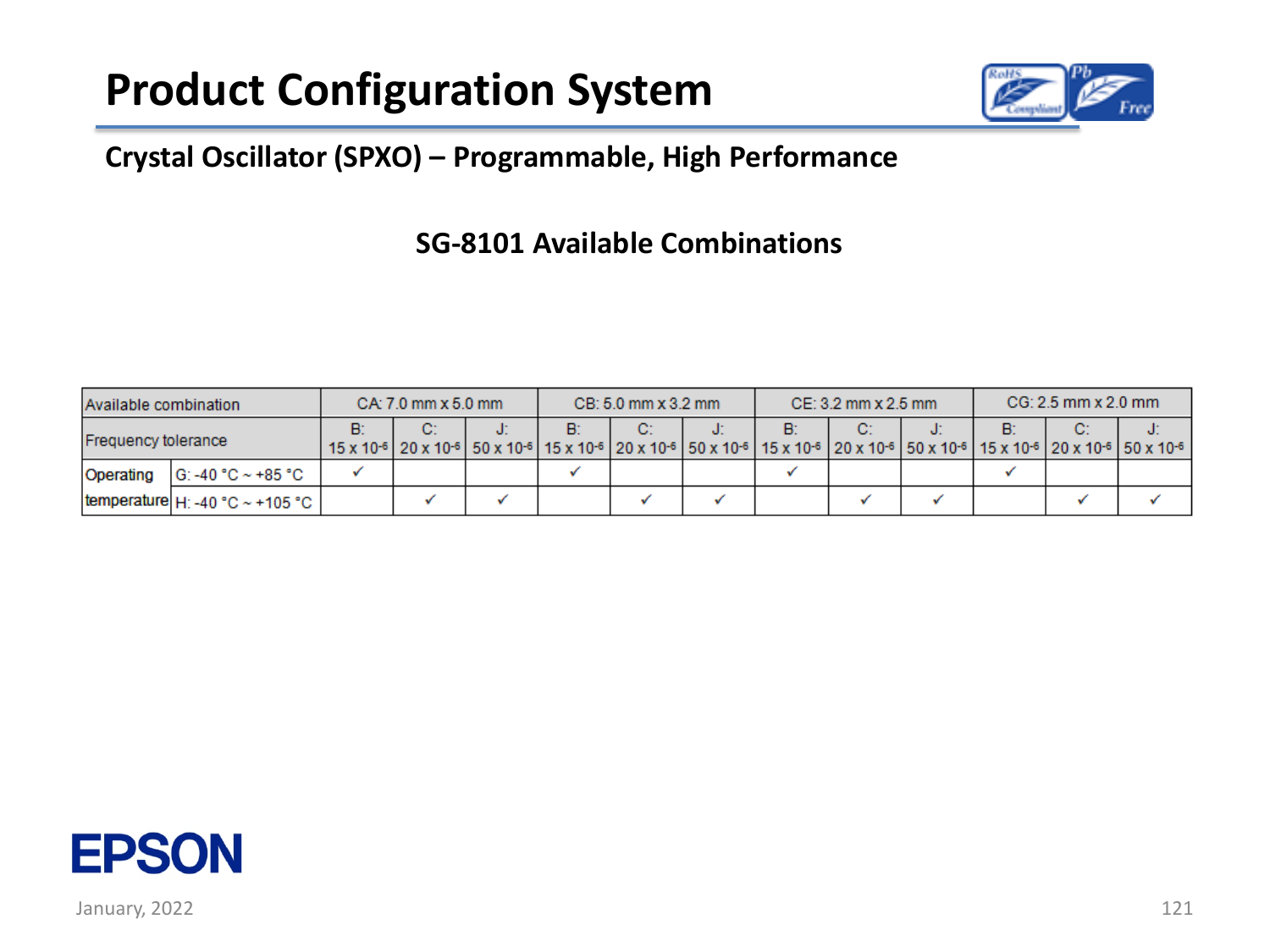

**Crystal Oscillator (SPXO) – Programmable, High Performance, Automotive (AECQ100)**



#### **NOTE:**

January, 2022

For Automotive SG-8101CGA, stability "JJ" (+/-50ppm -40/125C) and "LJ" (+/-100ppm -40/125C) are available. See previous slide for other possible combination.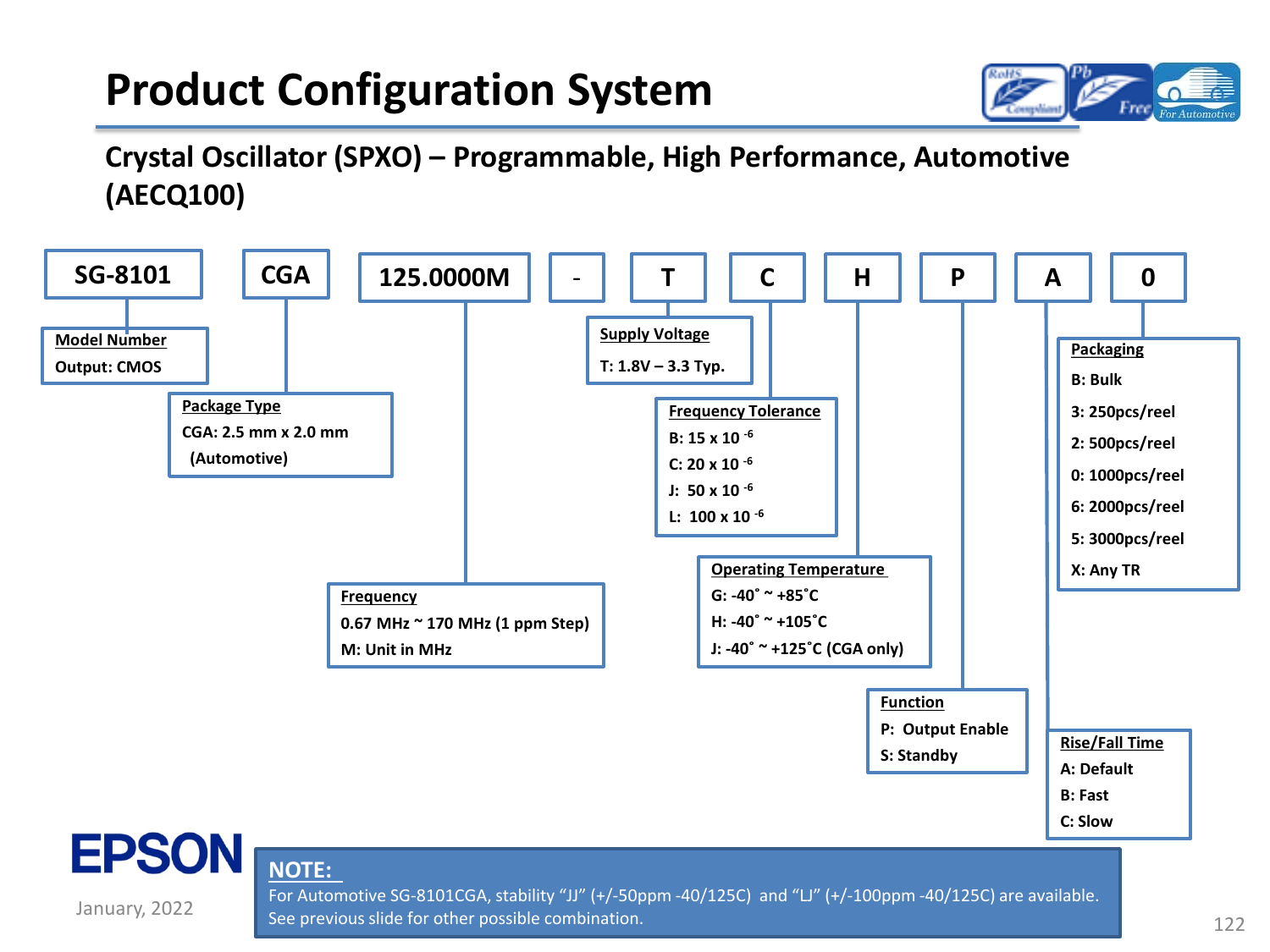

#### **Crystal Oscillators - Programmable**



January, 2022 2003 123 and 2022 2023 123 and 2022 2023 123 and 2023 123 and 2023 123 and 2023 123 and 2023 123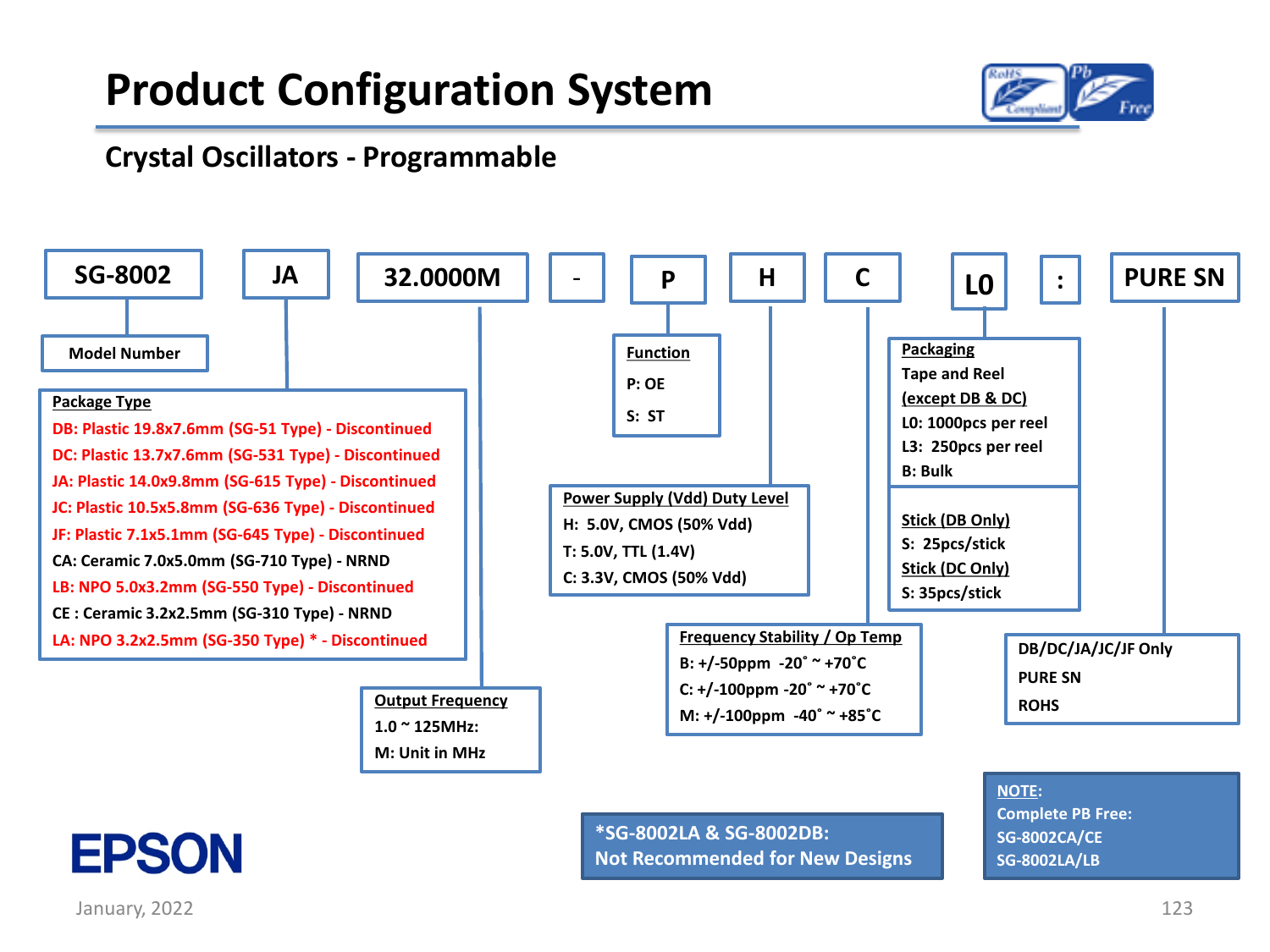



**EPSON**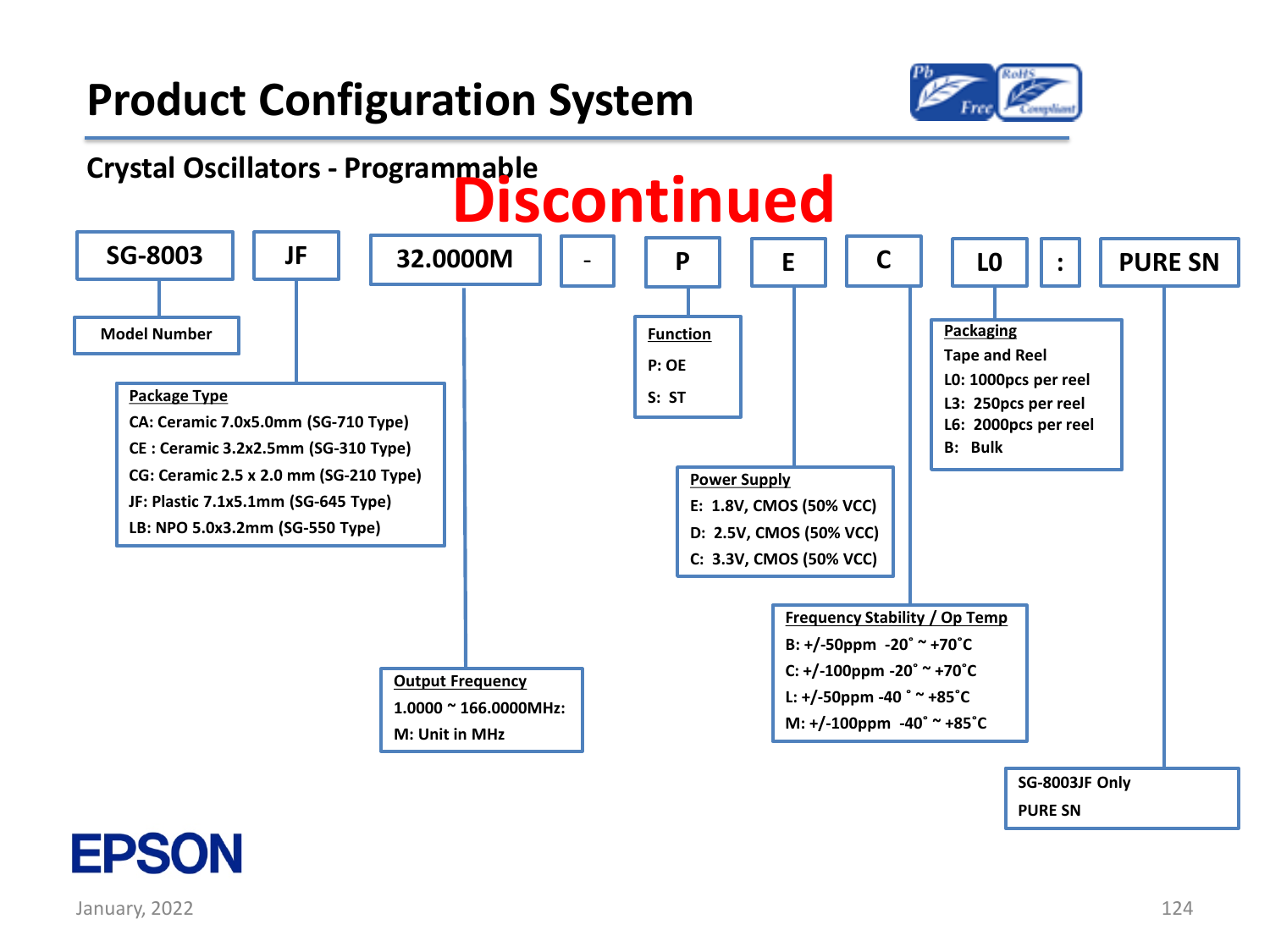

#### **Dual Selectable Crystal Oscillator (SPXO) Programmable (Dual Frequencies Available)**

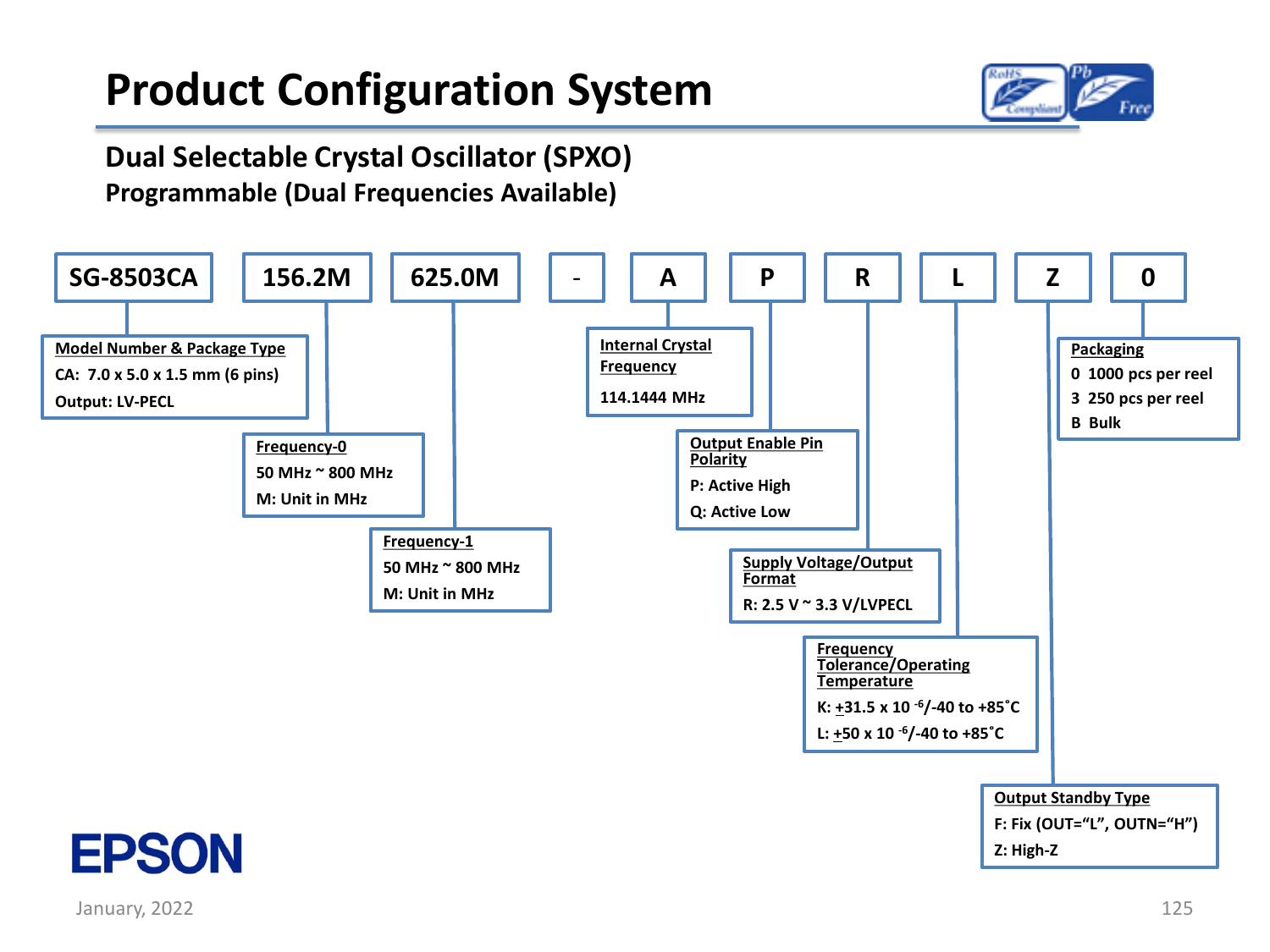

#### **Quad Selectable Crystal Oscillator (SPXO) Programmable (Quad Frequencies Available)**

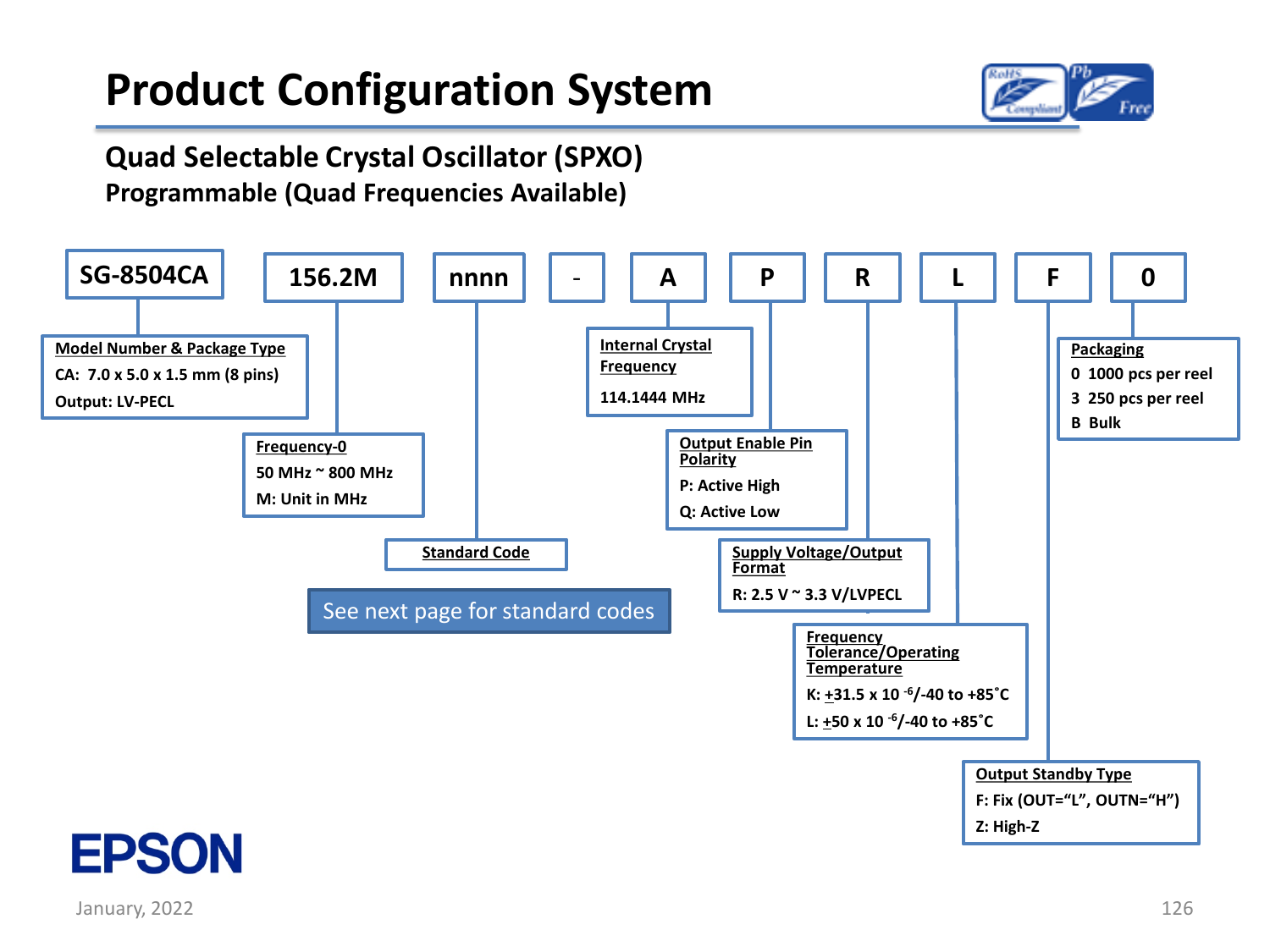

#### **Quad Selectable Crystal Oscillator (SPXO) Programmable (Quad Frequencies Available)**

| <b>Standard Code</b><br>('nnnn') | Frequency<br>$\bf{0}$ | <b>Frequency</b> | <b>Frequency</b> | <b>Frequency</b><br>3 |
|----------------------------------|-----------------------|------------------|------------------|-----------------------|
| 0007                             | 75.00000              | 100.00000        | 150.00000        | 250.00000             |
| 0008                             | 62.50000              | 125,00000        | 156.25000        | 250.00000             |
| 0009                             | 106.25000             | 159.37500        | 212.50000        | 425,00000             |
| 0010                             | 100.00000             | 133.33333        | 166.66666        | 200.00000             |
| 0011                             | 100.00000             | 125.00000        | 156.25000        | 312.50000             |

#### **SG-8504 Standard Codes**

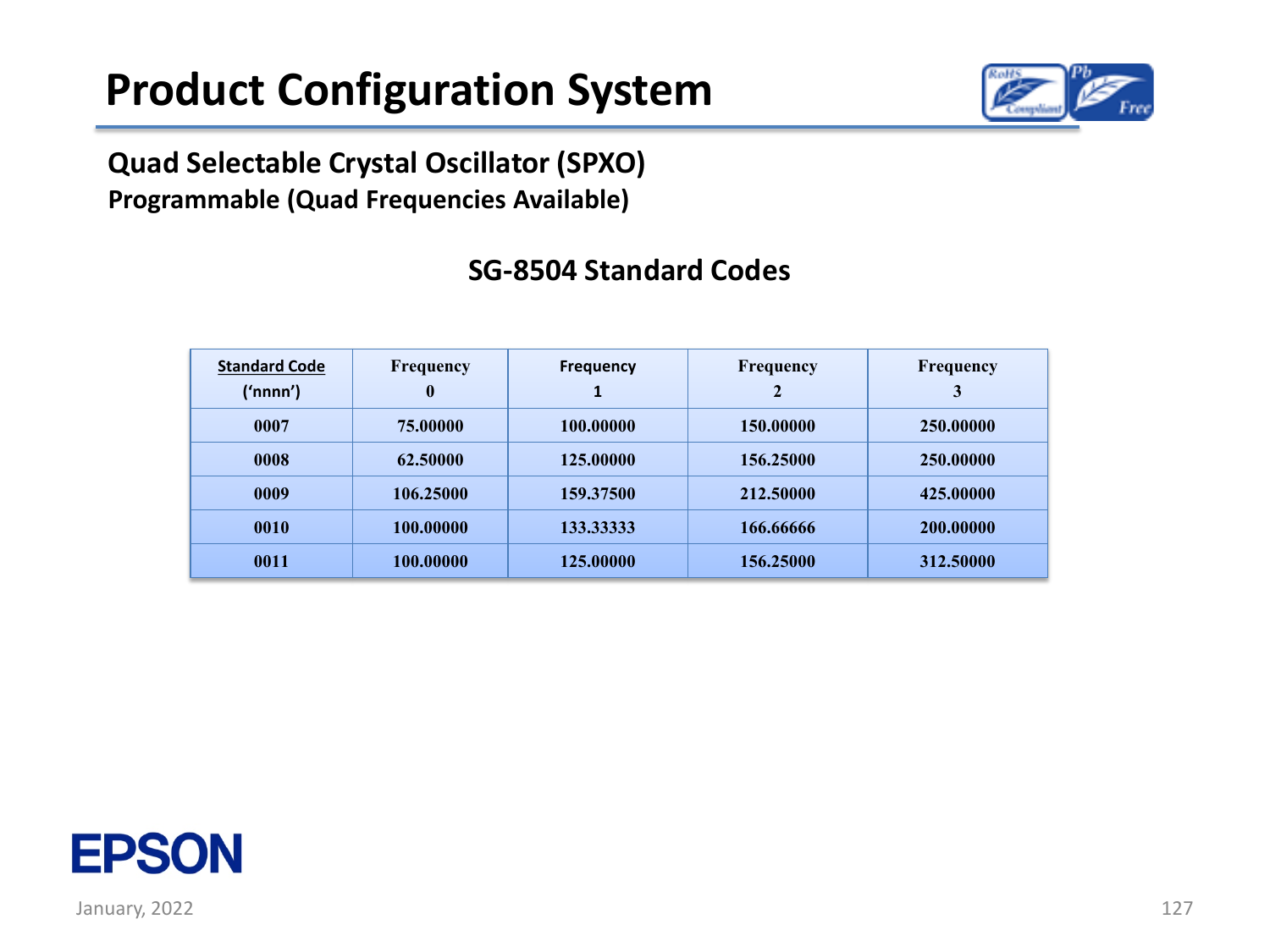

#### **User Programmable I²C Crystal Oscillator (SPXO)**

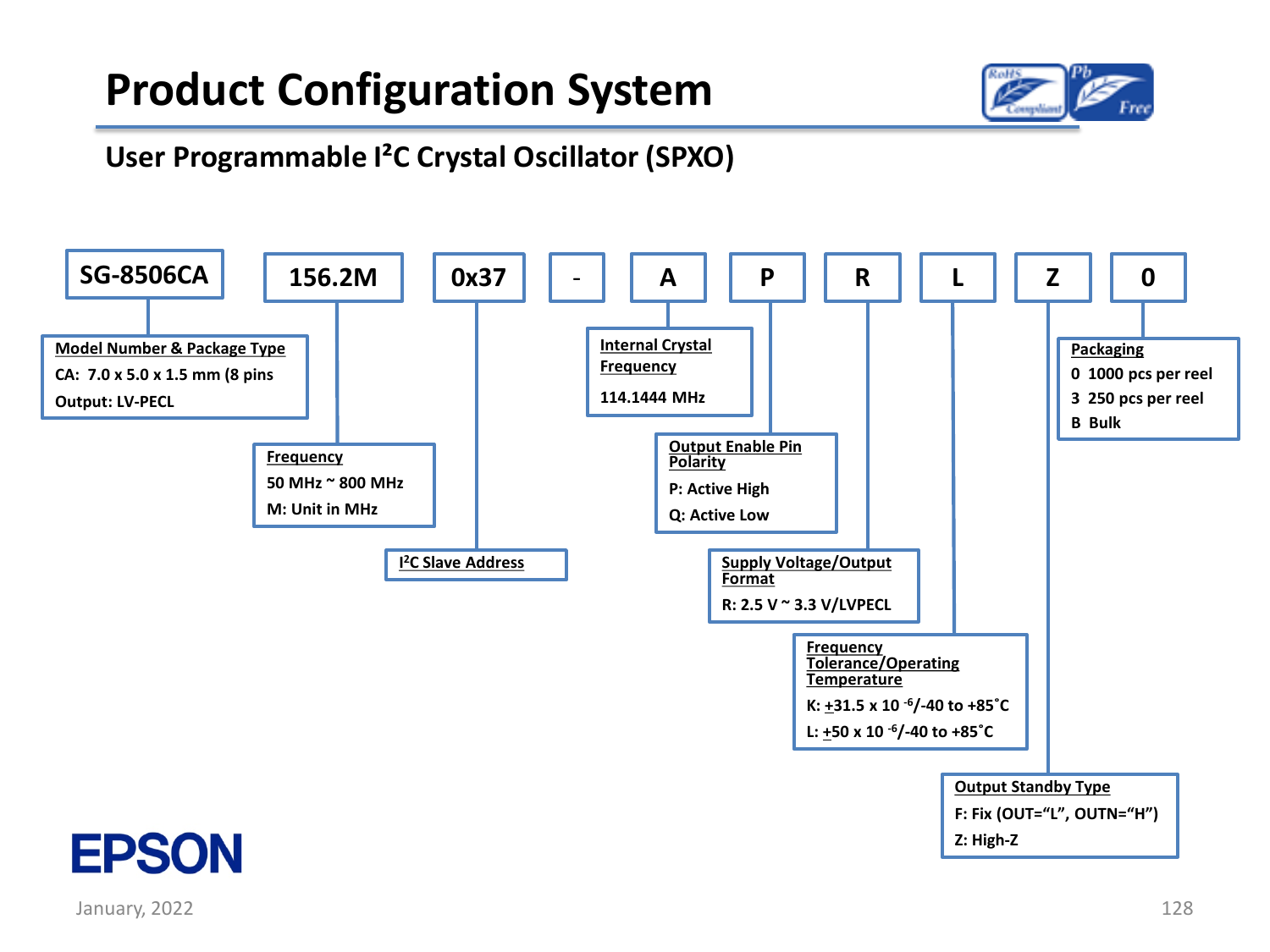

### **Crystal Oscillators - Spread Spectrum Discontinued**

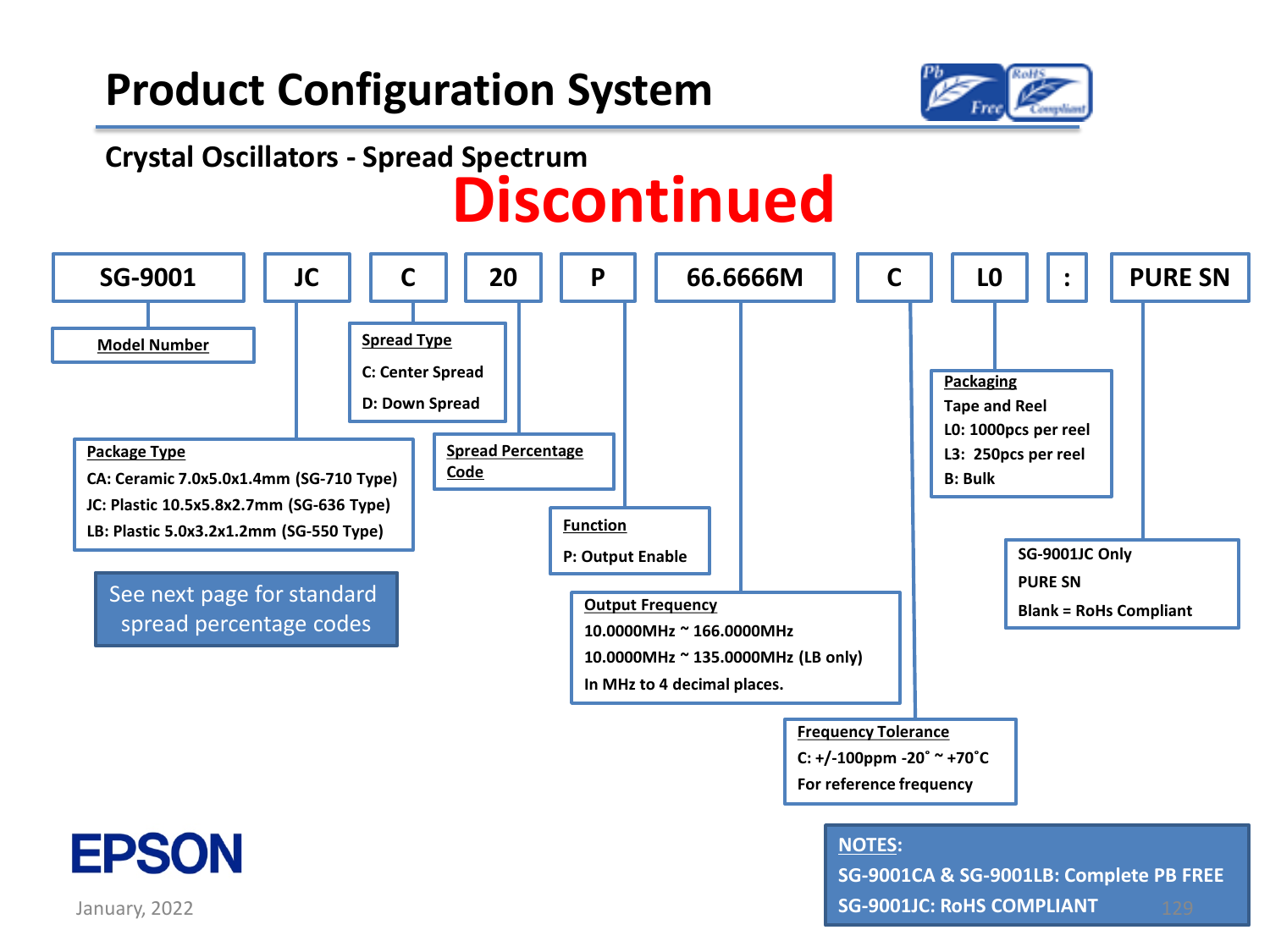### Spread Rate Options

#### **SG-9001**

|                                      | <b>Center Spread</b> | Down Spread                          |               |  |  |
|--------------------------------------|----------------------|--------------------------------------|---------------|--|--|
| Product<br><b>Configuration Code</b> | Spread Rate %        | Product<br><b>Configuration Code</b> | Spread Rate % |  |  |
| CO <sub>2</sub>                      | $+/- 0.25$           | <b>D05</b>                           | $-0.5$        |  |  |
| C <sub>05</sub>                      | $+/- 0.5$            | D <sub>10</sub>                      | $-1.0$        |  |  |
| C07                                  | $+/- 0.75$           | D <sub>15</sub>                      | $-1.5$        |  |  |
| C10                                  | $+/- 1.0$            | D <sub>20</sub>                      | $-2.0$        |  |  |
| C <sub>15</sub>                      | $+/- 1.5$            | D30                                  | $-3.0$        |  |  |
| C <sub>20</sub>                      | $+/- 2.0$            | D40                                  | $-4.0$        |  |  |

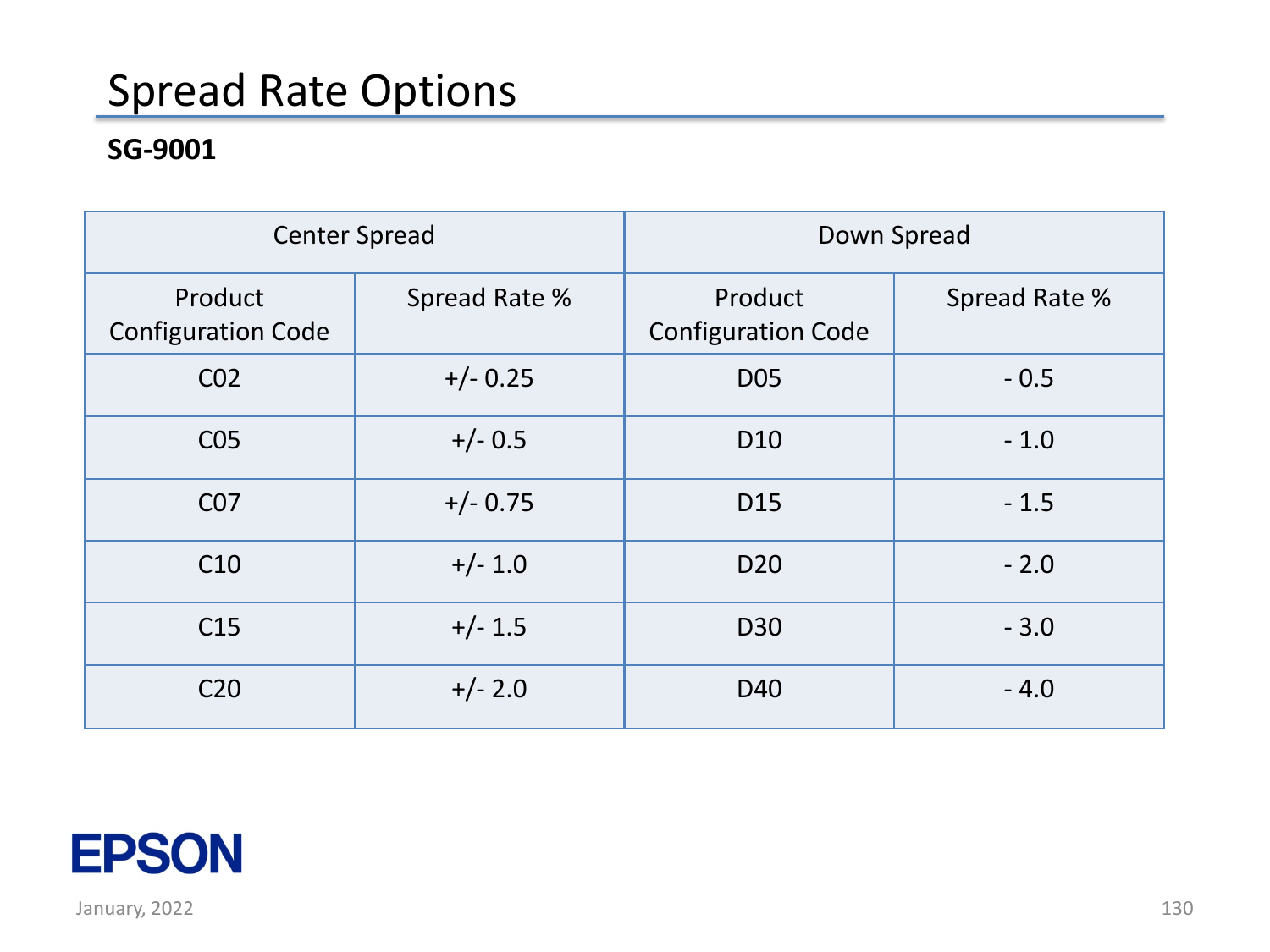

#### **Crystal Oscillator (SPXO) – Programmable, Spread Spectrum**

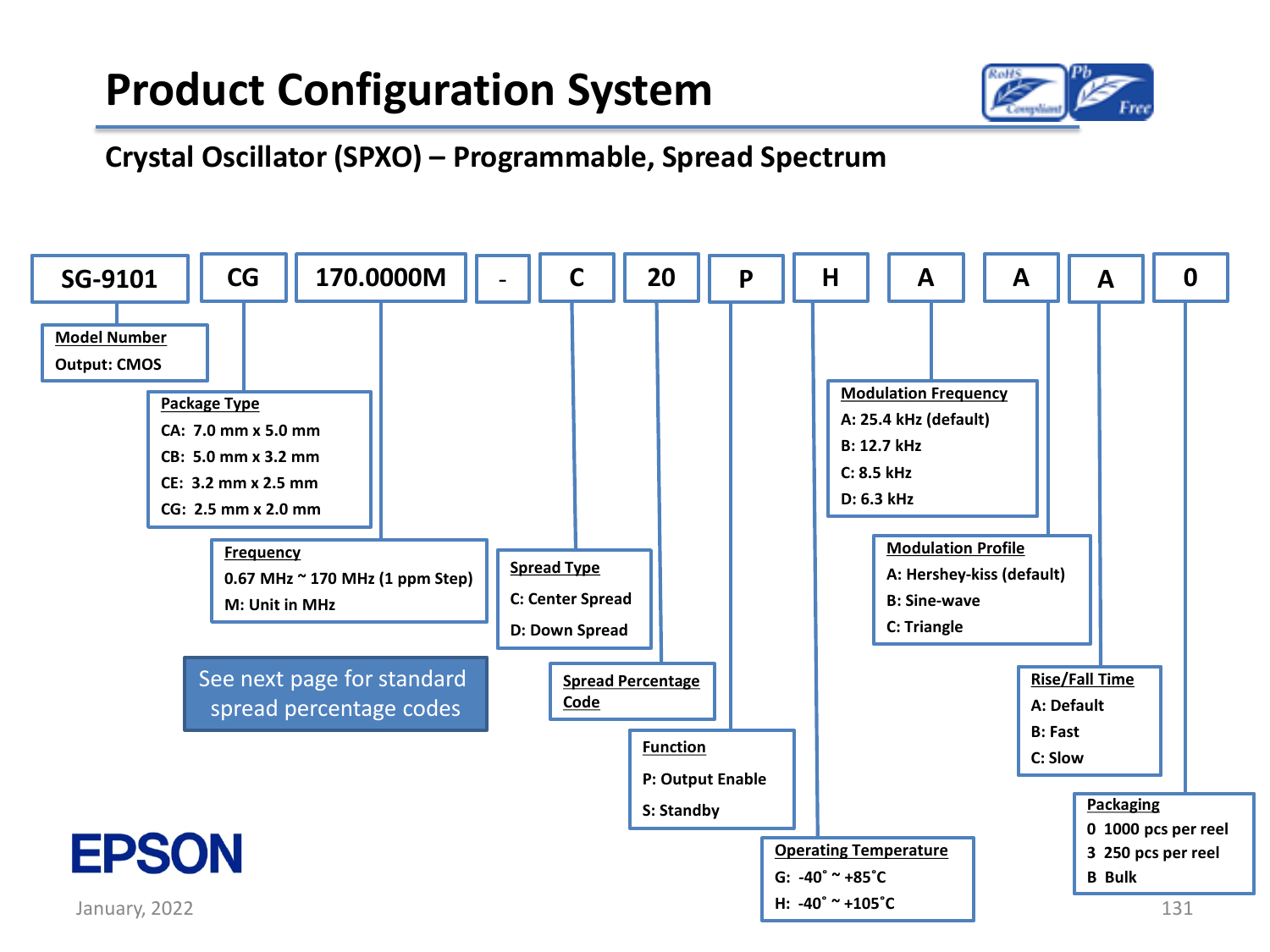### Spread Rate Options

#### **SG-9101**

|                                      | <b>Center Spread</b> | Down Spread                          |               |  |  |
|--------------------------------------|----------------------|--------------------------------------|---------------|--|--|
| Product<br><b>Configuration Code</b> | Spread Rate %        | Product<br><b>Configuration Code</b> | Spread Rate % |  |  |
| CO <sub>2</sub>                      | $+/- 0.25$           | <b>D05</b>                           | $-0.5$        |  |  |
| C <sub>05</sub>                      | $+/- 0.5$            | D <sub>10</sub>                      | $-1.0$        |  |  |
| C07                                  | $+/- 0.75$           | D <sub>15</sub>                      | $-1.5$        |  |  |
| C10                                  | $+/- 1.0$            | D <sub>20</sub>                      | $-2.0$        |  |  |
| C <sub>15</sub>                      | $+/- 1.5$            | D30                                  | $-3.0$        |  |  |
| C <sub>20</sub>                      | $+/- 2.0$            | D40                                  | $-4.0$        |  |  |